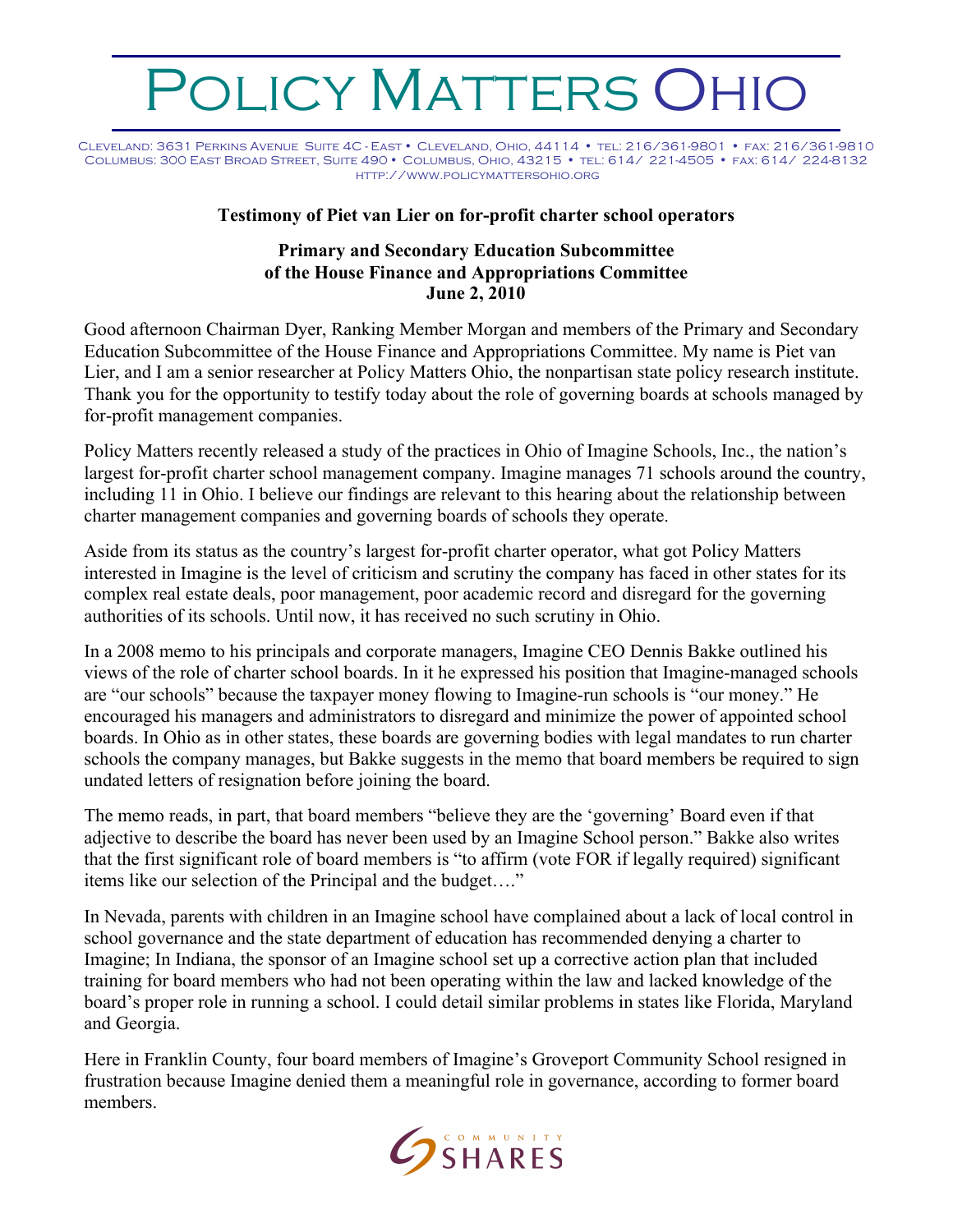Said one: "We finally concluded that what was desired from [Imagine] was for the board to be a rubber stamp rather than a governing body…. It seemed like anything that the board had an opinion about, if we didn't agree 100 percent with what was proposed, there was resistance" from the school principal, business manager and treasurer.

Said another former member: "I know that when board members started resigning, it was because of frustrations over feeling like we were just there for show, that we had no true voice in the actual happenings of the school, in policy developments.... The school wanted yes men around the table, and most of us had grander ideals…. The principal made decisions in concert with Imagine Schools. There were a lot of conversations going on between the principal and Imagine; the board would find out four, five, six months out."

This is not just a case of disgruntled board members. Imagine has structured its relationship with school governing boards – particularly through its operating agreements – in a way that severely limits board control. For example, nearly all state and federal funds flowing to the school are deposited in an account owned and controlled by Imagine, not by the board. Imagine charges an administrative fee of 12 to 13 percent of revenue, and a monthly "development" fee of \$2,500 over 20 years for school start-up costs. State audits show that as much as 98 percent of school revenues are paid to the management company. Schools in other states that have tried to break free from Imagine have ended up owing the company hundreds of thousands of dollars, according to news reports.

The similarities between Imagine and White Hat are striking. For example, management agreements White Hat signs with its schools provide that each school pay White Hat a minimum of 96 percent of all school revenue, according to the recent lawsuit brought against White Hat by10 schools in Akron and Cleveland.

These kinds of practices drain funds that could be better spent in the classroom. The Imagine schools we looked at, for example, spend only about 40 to 45 percent of revenue on classroom instruction, including teacher compensation and classroom materials, a much lower percentage than successful charter schools. This diversion of funds to management, rent and occupancy costs leads to academic failure. Of the six Imagine schools rated by the state of Ohio, five are in Academic Emergency, the equivalent of an "F," while the sixth is in Academic Watch, a "D." (The rest of Imagine's Ohio schools are too new to receive ratings.) These ratings are substantially worse, in most cases, than those of the traditional public schools nearest Imagine schools. The company's record is so poor that it is not eligible to open new schools for the coming school year. White Hat does somewhat better, with seven of its 26 rated schools at a "C" level; the rest got Ds and Fs.

The similarities between the two companies continue.

Both Imagine and White Hat handpick their school boards after the companies have decided where to locate schools, according to our research on Imagine and news reports about White Hat. This goes against the idea of charter schools as a locally driven response to help improve schools.

Plaintiffs in the White Hat lawsuit say that they can't get financial information from the company; the main finding of a 2006 study of White Hat by Policy Matters Ohio was a lack of transparency in its financial dealings.<sup>1</sup> Similarly, the former Imagine Groveport board members I've quoted above have said that frustration with a lack of transparency on finance issues was a primary reason for their resignations.

 $\frac{1}{1}$  Schiller, Zach. *Limited Accountability: Financial Reporting at White Hat Charter Schools.* Available online at www.policymattersohio.org/limited\_accountability\_2006.htm.